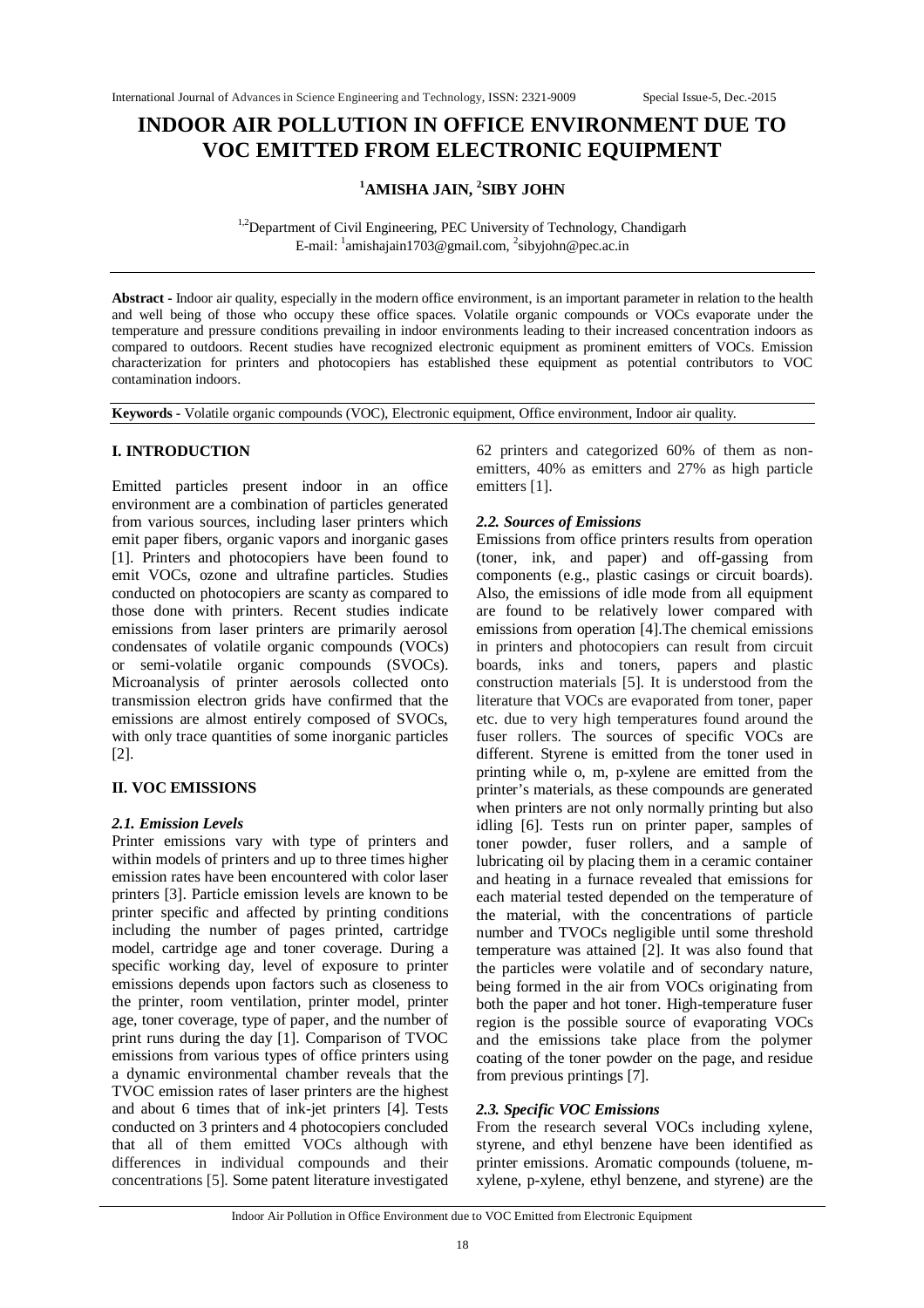dominant substances in printers due to their low thresholds [4]. Higher mass concentrations noted in a study for xylenes were up to 40.5  $\mu$ gm<sup>-3</sup>, ethyl benzene up to 41.3  $\mu$ gm<sup>-3</sup>, trimethylbenzene up to 45.6  $\mu$ gm<sup>-3</sup> and toluene up to 37.7  $\mu$ g m<sup>-3</sup> [5]. The maximum possible VOC emissions estimated by another study results to be about 42.8 µg per printed page and among specific VOCs m, p-xylene had the

highest concentration, approximately 160  $\mu$ g/m<sup>3</sup>, and o-xylene and styrene were the second highest, with concentrations of approximately 100  $\mu$ g/m<sup>3</sup> [7]. Concentrations of toluene and styrene were found to decrease during peak printing hours and hence it was hypothesized that it was due to ozone formation and subsequent reaction with VOCs [8].

| S.NO.            | Wang et al.(2011) [7]   | Lee et al.(2001) [4]   | Betha et al. (2011)[8] | Kowalska et al. (2015) [5]   |
|------------------|-------------------------|------------------------|------------------------|------------------------------|
| 1.               | Toluene                 | Toluene                | Toluene                | Toluene                      |
| 2.               | Ethylbenzene            | Ethylbenzene           | Ethylbenzene           | Ethylbenzene                 |
| 3.               |                         |                        | m-Xylene               |                              |
|                  | m; p-xylene             | m; p-xylene            | p-Xylene               | Xylenes                      |
| 4.               | Styrene                 | Styrene                | Styrene                | Styrene                      |
| 5.               |                         | Benzene                | Benzene                | Benzene                      |
| 6.               | o-Xylene                | o-Xylene               | o-Xylene               |                              |
| $\overline{7}$ . |                         | Freon12                | Freon 12               |                              |
| 8.               |                         | Methyl chloride        | Methyl chloride        |                              |
| 9.               |                         | Freon114               | Freon 114              |                              |
| 10.              |                         | 1.3-Butadiene          | 1.3-Butadiene          |                              |
| 11.              |                         | Freon11                | Freon11                |                              |
| 12.              |                         | 1.1-Dichloroethene     |                        |                              |
| 13.              |                         | Methylene chloride     | Methylene chloride     |                              |
| 14.              |                         | Freon113               | Freon 113              |                              |
| 15.              |                         | Carbon tetrachloride   | Carbon tetrachloride   |                              |
| 16.              |                         | Trichloroethene        | Trichloroethene        |                              |
| 17.              |                         | Tetrachloroethene      |                        |                              |
| 18.              | 1,3,5-Trimethylbenzene  | 1.3.5-Trimethylbenzene |                        |                              |
| 19.              |                         | 1,4-Dichlorobenzene    |                        | 1.4-Dichlorobenzene          |
| 20.              | 1,2,4-Trimethylbenzene  | 1,2,4-Trimethylbenzene |                        |                              |
| 21.              |                         | 1.2-Dichlorobenzene    |                        | 1.2-Dichlorobenzene          |
| 22.              |                         | 1.2.4-Trichlorobenzene |                        | 1,2,4-Trichlorobenzene       |
| 23.              | n-Butyl acetate         |                        |                        | Butyl acetate                |
| 24.              |                         | Hexachlorobutadiene    |                        |                              |
| 25.              |                         | 1.3-Dichlorobenzene    |                        |                              |
| 26.              |                         | Chloroform             |                        |                              |
| 27.              |                         |                        | 1.1.1 -Trichloroethane |                              |
| 28.              |                         |                        | 3-Methylpentane        |                              |
| 29.              |                         |                        | a-Pinene               |                              |
| 30.              |                         |                        | b-Pinene               |                              |
| 31.              |                         |                        | 2-Methylpentane        |                              |
| 32.              |                         |                        | Isoprene               |                              |
| 33.              |                         |                        |                        | Trichloroethylene            |
| 34.              |                         |                        |                        | Tetrachloroethylene          |
| 35.              |                         |                        |                        | Chlorobenzene                |
| 36.              |                         |                        |                        | Trimethylbenzene             |
| 37.              |                         |                        |                        | α-Methylstyrene              |
| 38.              |                         |                        |                        | Decamethylcyclopentasiloxane |
| 39.              |                         |                        |                        | Naphtalene                   |
| 40.              |                         |                        |                        | <b>TVOC</b>                  |
| 41.              | 1-Ethyl-2-methylbenzene |                        |                        |                              |
| 42.              | 1-Ethyl-3-methylbenzene |                        |                        |                              |
| 43.              | Decanal                 |                        |                        |                              |
| 44.              | n-Dodecane              |                        |                        |                              |
| 45.              | n-Hexadecane            |                        |                        |                              |
| 46.              | Nonanal                 |                        |                        |                              |
| 47.              | n-Pentadecane           |                        |                        |                              |
| 48.<br>49.       | n-Tetradecane           |                        |                        |                              |
|                  | n-Tridecane             |                        |                        |                              |

#### **Table 1.VOCs emission data from various studies**

Indoor Air Pollution in Office Environment due to VOC Emitted from Electronic Equipment